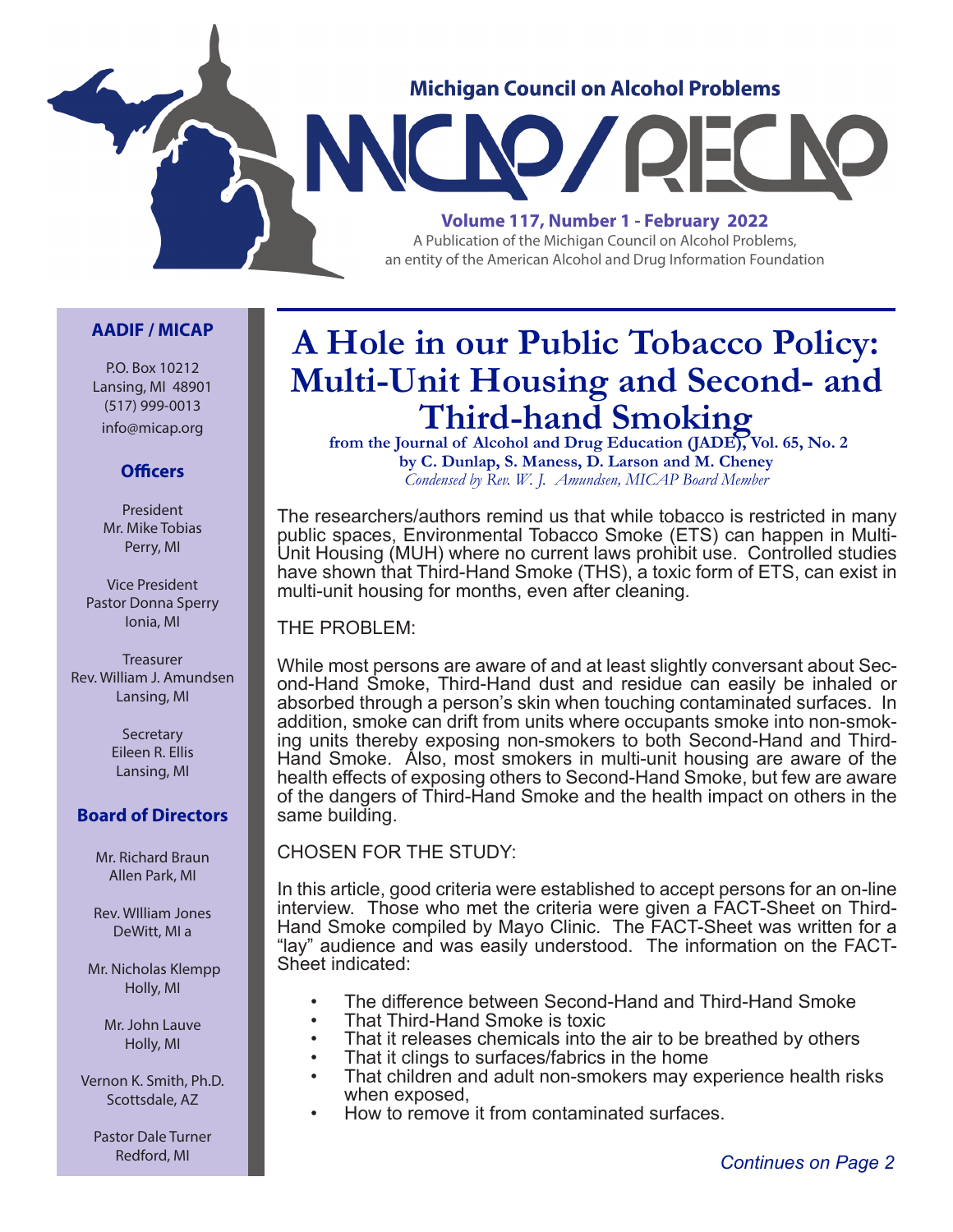# **Public Tobacco Policy**

#### *Continued from Page 1*

PARTICIPANT TRAITS:

After the handing out of the FACT-Sheet from Mayo Clinic and the reading/study of it by the participants, the writers of the study interviewed each participant and noted and collated the following:

- Over 50% of the participants were female, white, and had less than a college degree.
- The average age was 38.3 years
- 50% identified themselves as single or never married
- 66% had no children at home now.
- All lived in multi-unit housing at the time of the study
- Over half smoked one-half pack or more per day
- Half smoked less than a half-pack per day
- Smokers viewed smoke as an annoyance to non-smokers rather than a health risk
- Only a few thought that the "old smoke aroma" came from smoke clinging to clothes or attached to surrounding surfaces.

#### PARTICIPANTS RESPONSE TO THE INFORMATION SHEET:

About half of the respondents stated that they had no intention to stop smoking. Seven of the participants said they'd still smoke indoors but would clean more. About half suggested that they'd take their smoking outdoors. In the give and take of the interview, most thought of Third-Hand Smoke as a "grime" rather than a hazardous material (toxic substance).

Some of the participants noted that non-smokers entering that kind of environment should accept the associated risks. There was also a sense that they could do as they pleased within their unit because they were paying for it.

#### CONCLUSIONS:

The authors of the study extrapolated from the interviews that any effort to move persons toward making improvements on Third-Hand Smoke in multi-unit housing could best be done with posters and information sheets suggesting monetary loss through smoke-related fines, deposit deductions, or cleaning fees rather than appealing to "goodwill" gestures for neighbors.

The article raises new awareness of Third-Hand Smoke and the need for a public policy to focus on it. At the very least, encourage land-lords to maintain signage which would alert all tenants to the dangers for non-smoking occupants and fees for smoke damage. At best, the community should be mobilized to encourage the State Legislature to mandate outside smoking in multi-unit housing.

MICAP hopes that by sharing this information, our readers will alert their relatives, friends, acquaintances and landlords to the dangers of Third-Hand smoke. We, at MICAP, also hope that our readers will alert Michigan Senators or Representatives so that bills can be written which would ultimately become laws to help protect the vulnerable.

Note: Part of MICAP's Mission Statement reads: "The Michigan Council on Alcohol Problems (MICAP) works to educate Michigan citizens about the consequences of the use and abuse of beverage alcohol and other impairing drugs and to promote public policies that eliminate or mitigate those consequences." Nicotine and other drugs in tobacco smoke fall under those "other impairing drugs" category.

## **Supporting MICAP in Retirement**

**Eileen R. Ellis, MICAP Secretary**

If you are over age 70 and have an Individual Retirement Account (IRA), you can support MICAP (and other non-profit charitable organizations) and reduce your taxes by making your donation directly from your IRA. It is almost always better than an itemized deduction, since your gift is not counted as taxable income. As a result, your taxable income is less, and you pay less in federal, state and local income taxes.

In the tax code, it is called a Qualified Charitable Distribution (QCD). The only catch: You have to be 70 years of age and the gift must be made directly

*Continues on Page 3*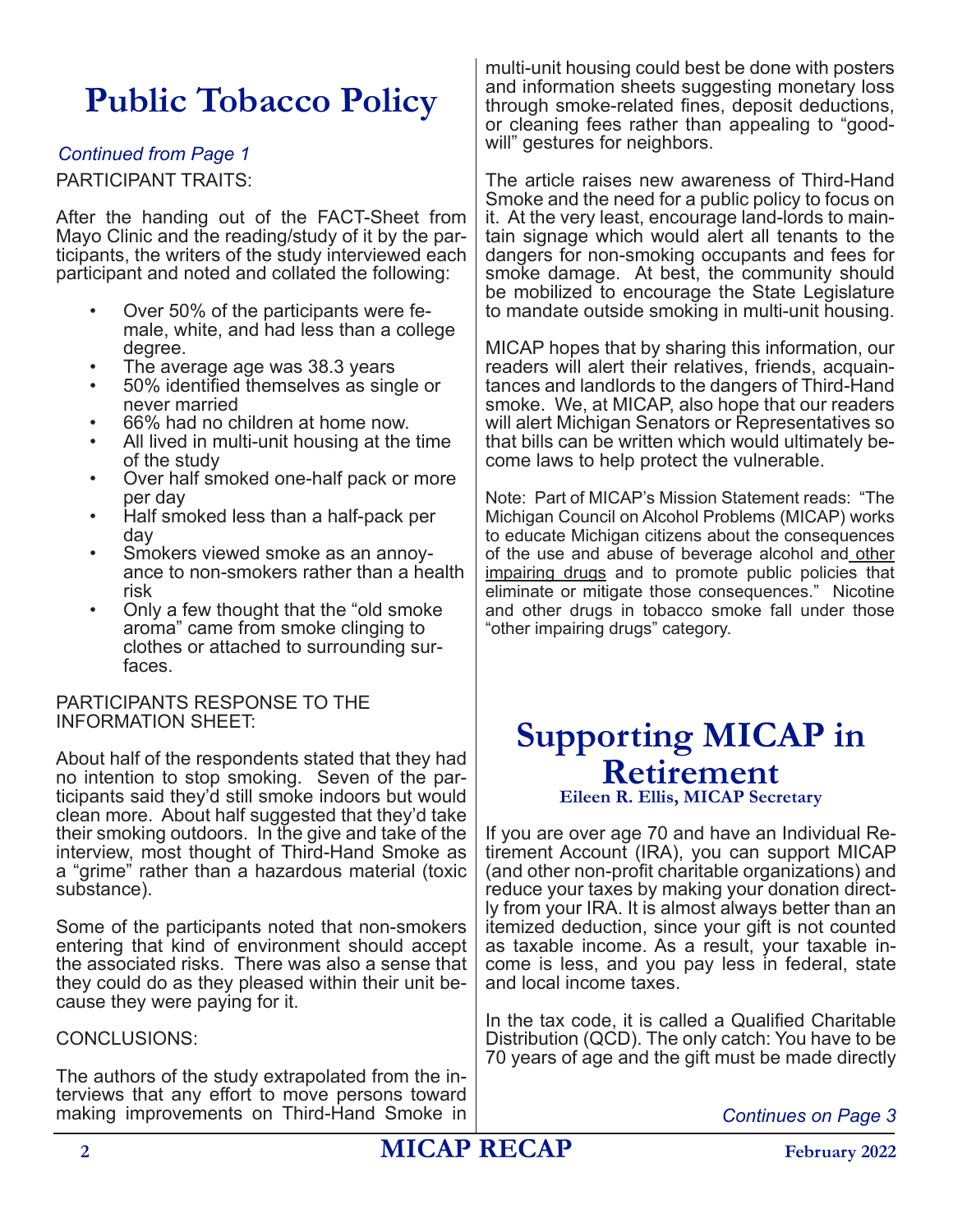## **Supporting MICAP in Retirement**

#### *Continued from Page 2*

from your IRA. Your gift can be all or part of your Required Minimum Distribution (RMD.)

When you itemize charitable donations, the full value of your donations is not offset against federal income taxes, and you get no credit at all on Michigan state or city income taxes. The QCD strategy reduces taxable income by the full value of the gift for city, state and federal purposes.

With recent changes to federal income tax policy, many more of us are using the standard deduction and not itemizing our charitable donations. Even if you take the standard deduction, you can do a QCD and reduce your taxable income.

For more information about how a QCD can benefit you, please check with your IRA administrator, your tax advisor, or email MICAP at info@micap. org.

## **Spotlight on Prevention Works and the Community Alliance**

MICAP board president, Mike Tobias, had a few minutes to talk with Ashley Bergeon who works for Prevention Works in Kalamazoo. Prevention Works was founded around 1995 and Ashley is the Manager for the community coalition that serves Kalamazoo county. The mission of Prevention Works is "Transforming our community by improving the quality of life for all."

**MT**: Tell us about yourself.

**AB**: I've worked in the prevention field for almost a decade. I began working at Prevention Works in 2015. At Prevention Works, I coordinate the community coalition, managed the Drug Free Communities and Stop Underage Drinking grants, lead the youth coalition, and piloted the policy and advocacy work at Prevention Works. I've also partnered with the Michigan Coalition to Reduce Underage Drinking (MCRUD) for most of my prevention career, including serving as the former chair. I graduated from The Ohio State University.

**MT:** Please tell us a few of the things that your organization has done to reduce substance use disorders in your community.

**AB**: Prevention Works is a prevention-based organization that includes almost a dozen full-time staff and 30 part-time staff. The Programming Department of Prevention Works implements programs for youth and families in schools, out of school, and the community. Annually, Prevention Works serves approximately 3,500 people through programs.

Prevention Works also houses the community-based coalition, which represents almost 200 community partners. This coalition (formerly known as the Kalamazoo County Substance Abuse Task Force, currently in the process of being renamed), formed in the early 2000s and was a DFC-funded coalition for 10 years, and is in the second four year cycle of Stop Act Grant funding. The coalition promotes four prevention awareness campaigns each year (cannabis, underage drinking, prescription medication misuse, and tobacco/vaping), which are designed by the youth team of the coalition. Currently there are 13 youth, ages 14-18 that sit on the youth coalition and come from the two largest school districts in Kalamazoo. They help in creating our radio public service announcements and billboards, and to present information to the community.

In 2019, we partnered with MCRUD to conduct an alcohol outlet density study in the city of Kalamazoo, looking at the number of alcohol retailers in neighborhoods throughout the city, and the correlation between the alcohol outlet density and other indicators such as crime and poverty. We found that off premise retailers cluster in Kalamazoo's poorest neighborhoods. The coalition will be conducting focus groups with the community to get their input on what the coalition's next steps should be.

**MT**: How can our readers get more information about your organization?

**AB**: Some of the easiest ways to get more information would be to visit our website at www.prevention-works.org or like and follow us on Facebook at facebook.com/pwkzoo and Instagram@ preventionworks.